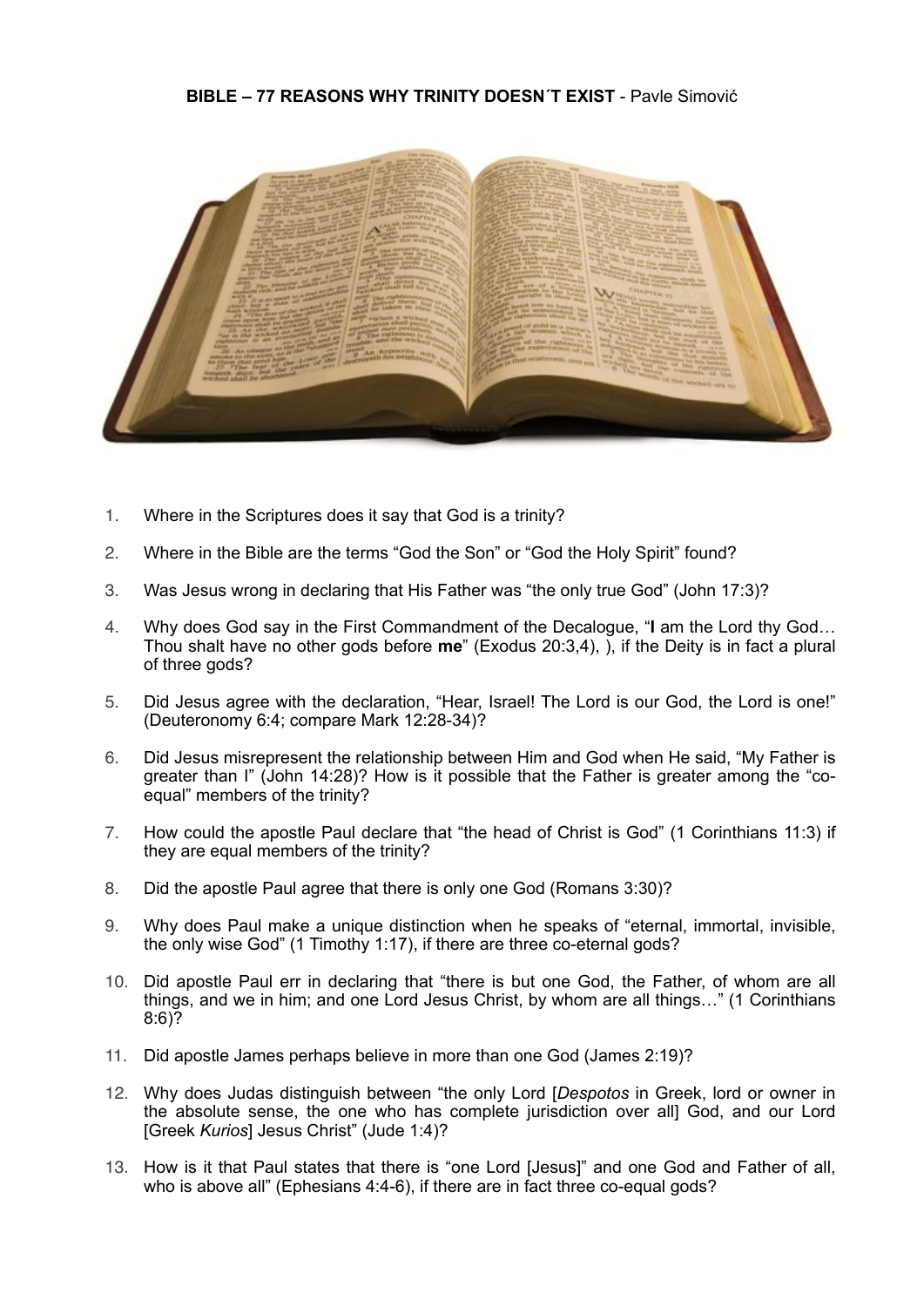- 14. Did God misrepresent His "co-equal" and "eternal fellow" of the "trinity" when He revealed after Jesus' baptism "This is my beloved Son" (Matthew 3:17)?
- 15. Did God once again misinform Jesus' disciples about His true identity on the Mount of Transfiguration when He repeated "This is my beloved Son" (Matthew 17:5)?
- 16. Did Peter misidentify Jesus when he declared, "Thou art the Christ, the Son of the living God" (Matthew 16:13-17; compare John 6:69), or did he receive confirmation that it was from the Father? Why didn't he recognize Jesus as the "second person of the deity"?
- 17. Why did Paul in his first sermon, immediately after his conversion, "preach Christ that he is the Son of God" (Acts 9:20)? Shouldn't he have said that he was a "member of the divine trinity"?
- 18. Was Martha wrong when she confessed, "Thou art the Christ, the Son of God, which should come into the world" (John 11:27)?
- 19. Why did the accusation of the Jewish leaders and priests against Jesus remain only in the context of His presentation as "Son of God" and "Christ / Messiah" (Matthew 26:63; Luke 22:67, 70; John 19:7), if He is ever anything suggested for himself that he was a "god", "second person of a deity", etc.
- 20. Did Philip misrepresent the gospel to the Ethiopian courtier who finally made a confession of faith: "I believe that Jesus Christ is the Son of God" (Acts 8:37)?
- 21. Why did God need to give the Son "life in himself" (John 5:26) if the Son is in fact the "second co-eternal person of the deity" who has always had it?
- 22. How is it that even demons (fallen angels) knew that Jesus was "the Son of God" (Matthew 8:29)? Could those who once dwelt in the presence of God have been misinformed?
- 23. If God is "triune" (3 in 1 and 1 in 3),does it mean: i) that He sent Himself into the world; ii) that He died to reconcile the world with Himself; iii) that He resurrected Himself; iv) that He ascended Himself to Heaven; c) that He prays and intercedes before Himself in Heaven; vi) that He is the sole mediator between man and Himself; vii) that He is invisible and yet seen; viii) that God is omnipotent still needed to be strengthen by angels; ix) that He is an omniscient God but did not know the day of His return; x) that He is as great as His Father but that the Father is greater than Him; xi) that He is equal to the Father but He is still the Father; xii) that He is the Son but of the same age as the Father; xiii) that He is the Son who has the Father, and God who has no Father; xiv) that He is a born Son and an unborn God; xv) that He is truly God and truly man; xvi) that He came out of Himself; xvii) that He gave strength to Himself; xviii) that He thanked to Himself; xix) that He bore a testimony to Himself; xx) that He has returned to Himself; xxi) that He sits to the right of himself; xxii) that He is His own Father and His own Son; xxiii) that He left Heaven and yet was there all the time…
- 24. Why is the Son of God called "the image of the invisible God" (Collosians 1:15; Hebrews 1:3) if He is in fact another co-eternal and co-equal god?
- 25. Why is Jesus called "the firstborn of every creature" (Colossians 1:15; Hebrews 1:6) if He is "co-eternal" and "co-equal" God with the Father and the Holy Spirit?
- 26. How is it that Jesus Christ is the "only begotten son" (monogenes) of the Father (John 1:14; 1:18; 3:16; 3:18; 1 John 4:9) if he is a "co-eternal member of the trinity"?
- 27. How and why the Son (Jesus Christ) always and without exception receives authorization from the Father and is instructed or appointed by God the Father (John 5:22; Matthew 28:18; John 8:28, 42; Hebrews 1:6, etc.) if He himself is a co-eternal and co-equal god?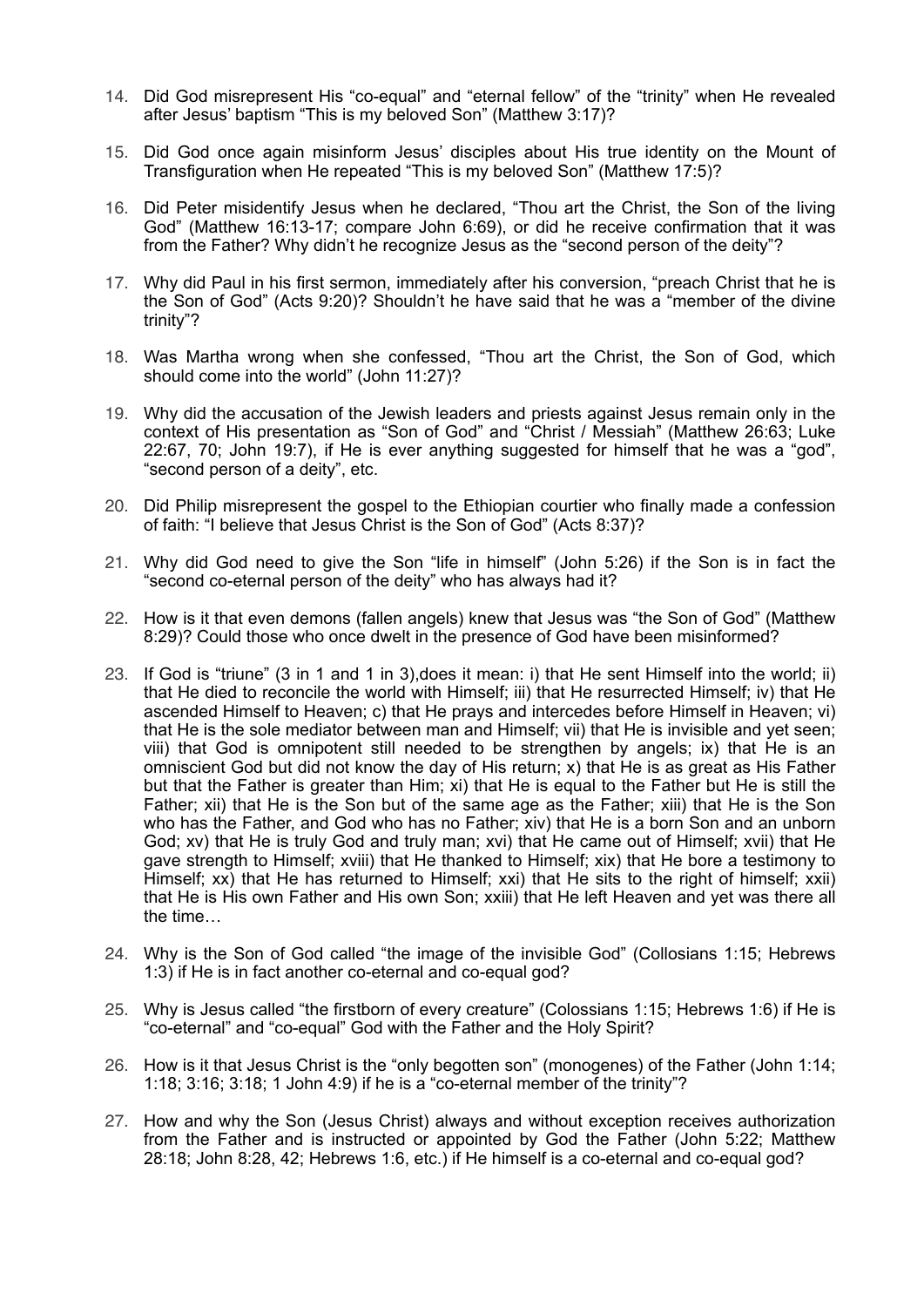- 28. Is the Holy Spirit, if he is an equal member of the divine Trinity, actually the Father of Christ (Matthew 1:18)?
- 29. Why does John mention only God and the Word when he refers to the creation (John 1:1-3, 14)?
- 30. How is it that Paul lists only two divine beings who were involved in the creation (Ephesians 3:9; Colossians 1:15-16; Hebrews 1:1-2)?
- 31. Why in Paul's, Peter's and John's writings it always says that grace and peace come only from the Father and the Son (Romans 1:7; 1 Corinthians 1:3; 2 Corinthians 1:2; Galatians 1:3; Ephesians 1:2 Philippians 1:2, Colossians 1:2, 1 Thessalonians 1:1, 2 Thessalonians 1:2, 1 Timothy 1:2, 2 Timothy 1:2, Titus 1:4, Philemon 1:3, Peter 1:2; 2 John 1:3)?
- 32. Why did Jesus completely omit the Holy Spirit when He declared that eternal life depends on knowing God and Him (John 17:3)?
- 33. Who and why forged the text in 1 John 5:7, a section known as *Comma Johanneum*? Is it because of the support of the dogma of the trinity that does not exist in the Bible?
- 34. Because at Pentecost, just ten days after Christ's last instructions to the disciples before His ascension into heaven (Matthew 28:19-20; Acts 1:2-3), Peter preached that "everyone should be baptized in the name of Jesus Christ" (Acts 2:38), does this mean that he had already "forgotten" the Trinitarian baptismal formula, that his inspiration under which he preached was not valid, or that this formula in Matthew's Gospel was falsified in the fourth century, as it was (scientifically proven) *Comma Johanneum* (1 John 5:7)?
- 35. How is it that in the New Covenant there is no recorded example of someone being baptized "in the name of the Father and of the Son and of the Holy Spirit," but only in the name of Jesus Christ (Acts 2:38; Acts 8:12; Acts 8:16); Acts 10:48; Acts 19:5; Acts 22:16; Romans 6:3; 1 Corinthians 1:13 and Galatians 3:27)?
- 36. Why does the Bible never teach us to love, worship, or pray to the Holy Spirit?
- 37. Jesus declares that only the Son saw the Father (John 6:46; Luke 10:22). How can the Holy Spirit be a literal being without ever seeing the Father?
- 38. Why did the apostle John omit the Holy Spirit when he said that "our fellowship is with the Father and with his Son Jesus Christ" (1 John 1:3)?
- 39. How is it that the Bible speaks only of the thrones of the Father and the Son, and the throne of the Holy Spirit is never mentioned?
- 40. Why did the Father never speak to the Holy Spirit?
- 41. Why did Jesus never speak to the Holy Spirit?
- 42. Why did the Holy Spirit never speak to Jesus?
- 43. Why did the Holy Spirit never speak to the Father?
- 44. Why did the Holy Spirit manifest in the form of a dove at Jesus' baptism (Matthew 3:16) if He is God Himself? Wouldn't that be a direct violation of God's Commandment on the Prohibition of Idolatry and the Representation of Deity by Material Things (Exodus 20:4; Deuteronomy 4:15-19)?
- 45. How many "holy spirits" are there if the dogma of the trinity is correct?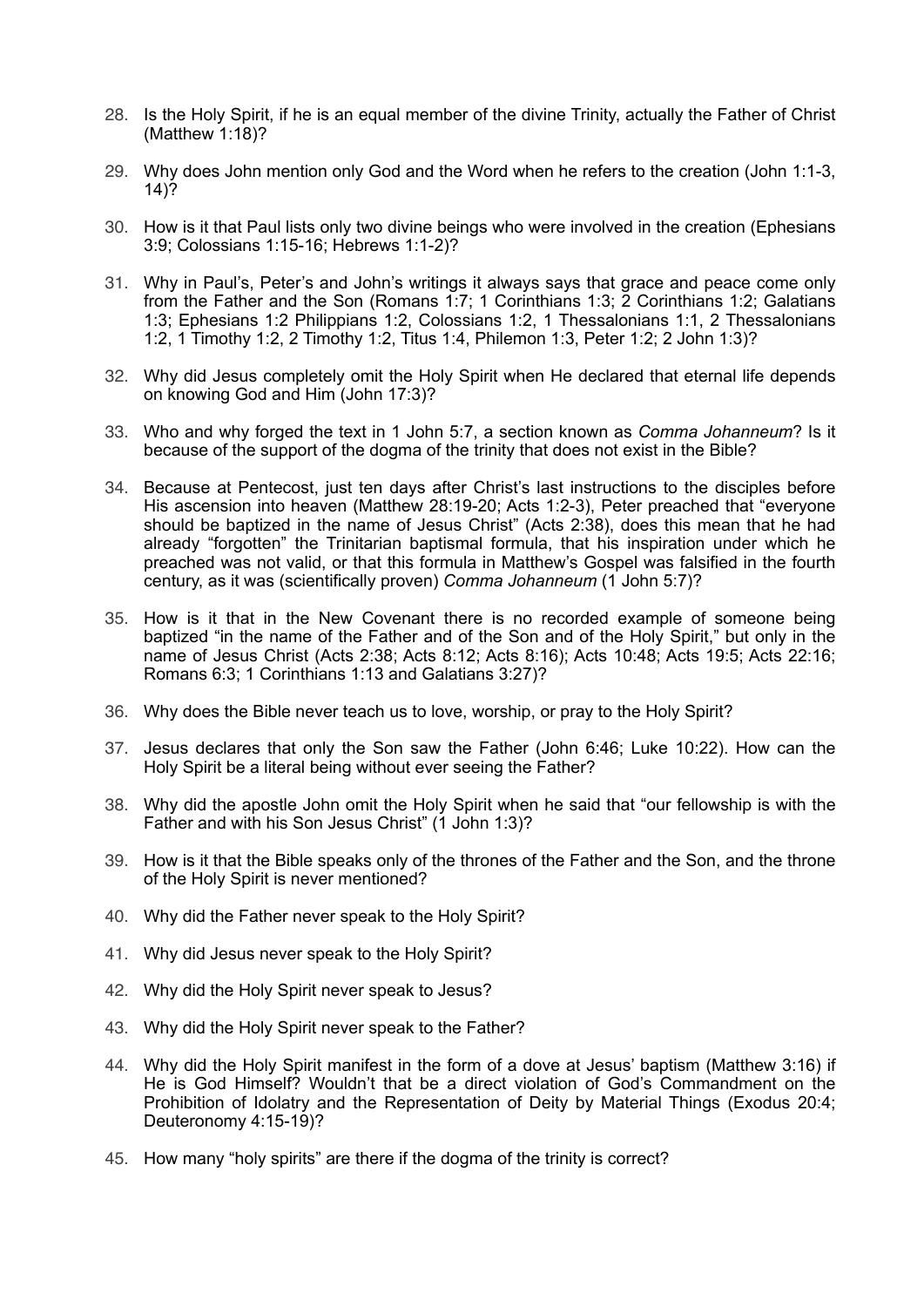- 46. Why does Paul say that there is only one Spirit (Ephesians 4:4), while the Bible speaks of the "Spirit of God", the "Spirit of Christ" (Romans 8:9), the "Spirit of the Lord"? Is it a separate being or the Spirit spoken of throughout Scripture: "God sent the Spirit of his Son" (Galatians 4:6); the spirit through which the Father and the Son dwell in the faithful (John 14:23; Ephesians 2:18; Galatians 2:20; Philippians 1:19; 1 Peter 1:11)?
- 47. How is it that "the day and hour of Christ's second coming" no one knows, neither the angels in heaven nor the Son, but the Father" (Mark 13:32)? Why is the Holy Spirit not mentioned as an equal God who should also know this?
- 48. Why does Scripture call "antichrists" those who deny the literal Father and Son (1 John 2:22-23; Jude 1:4)?
- 49. How is it that the Son of God is the only being who knows the Father (Luke 10:22)?
- 50. How is it that the Father and the Son are the only divine beings that one can hate (John 15:23-24)?
- 51. How is it that only two beings are involved in the intercession for us if, according to the dogma of the Trinity, the Holy Spirit is the mediator: "For there is one God, and one mediator between God and men, the man Christ Jesus" (1 Timothy 2:5)?
- 52. Why does the same verse (1 Timothy 2:5) explicitly state that there is "only one God" and why is Jesus not even called "God-man"?
- 53. Why do we owe "Salvation to our God who sits upon the throne, and unto the Lamb" (Revelation 7:10)? Does the Holy Spirit have no merit?
- 54. If Jesus Christ is one of the three co-eternal gods, how could He die on the cross and testify by himself that he was "dead" (Revelation 1:18), if we know that God is the only immortal being (1 Timothy 6:16)?
- 55. How is it that in divine revelation, Stephen saw in heaven only "the Son of man standing at the right hand of God" (Acts 7:56)? Where did the third member disappear?
- 56. How is it that we will be "heirs of God and co-heirs with Christ" (Romans 8:17)? Where is the third?
- 57. Why does not the Holy Spirit testify of Christ, but only the Father who sent him (John 8:18)?
- 58. Why does Jesus say, "Believe in God, believe also in me" (John 14:1) if there is yet another god we should believe in?
- 59. Why does John associate faith in Jesus Christ, the Son of God, with the acquisition of eternal life (John 20:31; 1 John 5:10-12) if God is in fact a trinity of three co-eternal gods?
- 60. Why does John say that the world is conquered by those who believe that Jesus is the Son of God (1 John 5:5)?
- 61. Why does the "antichrist" deny only the Father and the Son (1 John 2:22,23) if there is also a holy spirit god?
- 62. Why one hundred and forty four thousand only "having His [Christ's] Father' name written in their foreheads" (Revelation 14:1) if there are two more co-equal gods?
- 63. Why do the saved in Heaven say that "salvation (owes) our God, who sits on the throne, and the Lamb" (Revelation 7:10)? How is it possible that they don't know about the "third person of the deity" and thank him too?
- 64. Why is there no Holy Spirit in the "kingdom of Christ and God" (Ephesians 5:5)?